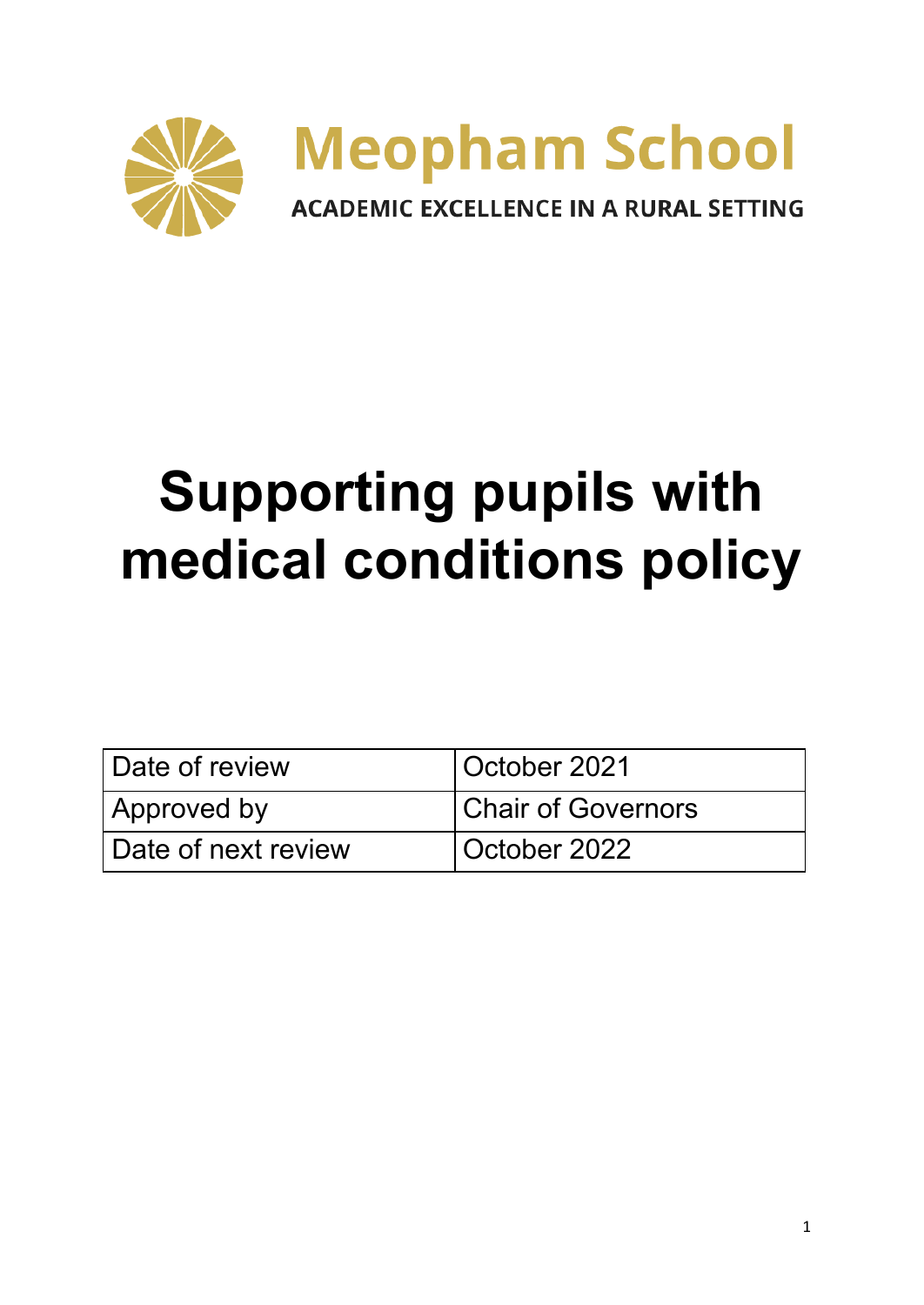# **Contents**

| 1. Aims                                                | 3 |
|--------------------------------------------------------|---|
| 2. Legislation and statutory responsibilities          | 3 |
| 3. Roles and responsibilities                          | 4 |
| 4. Equal opportunities                                 | 5 |
| 5. Being notified that a child has a medical condition | 5 |
| 6. Individual healthcare plans                         | 5 |
| 7. Managing medicines                                  | 6 |
| 8. Emergency procedures                                | 7 |
| 9. Training                                            | 8 |
| 10. Record keeping                                     | 8 |
| 11. Liability and indemnity                            | 8 |
| 12. Complaints                                         | 8 |
| 13. Monitoring arrangements                            | 8 |
| 14. Links to other policies                            | 8 |
| 15. Appendix 1                                         | 9 |
|                                                        |   |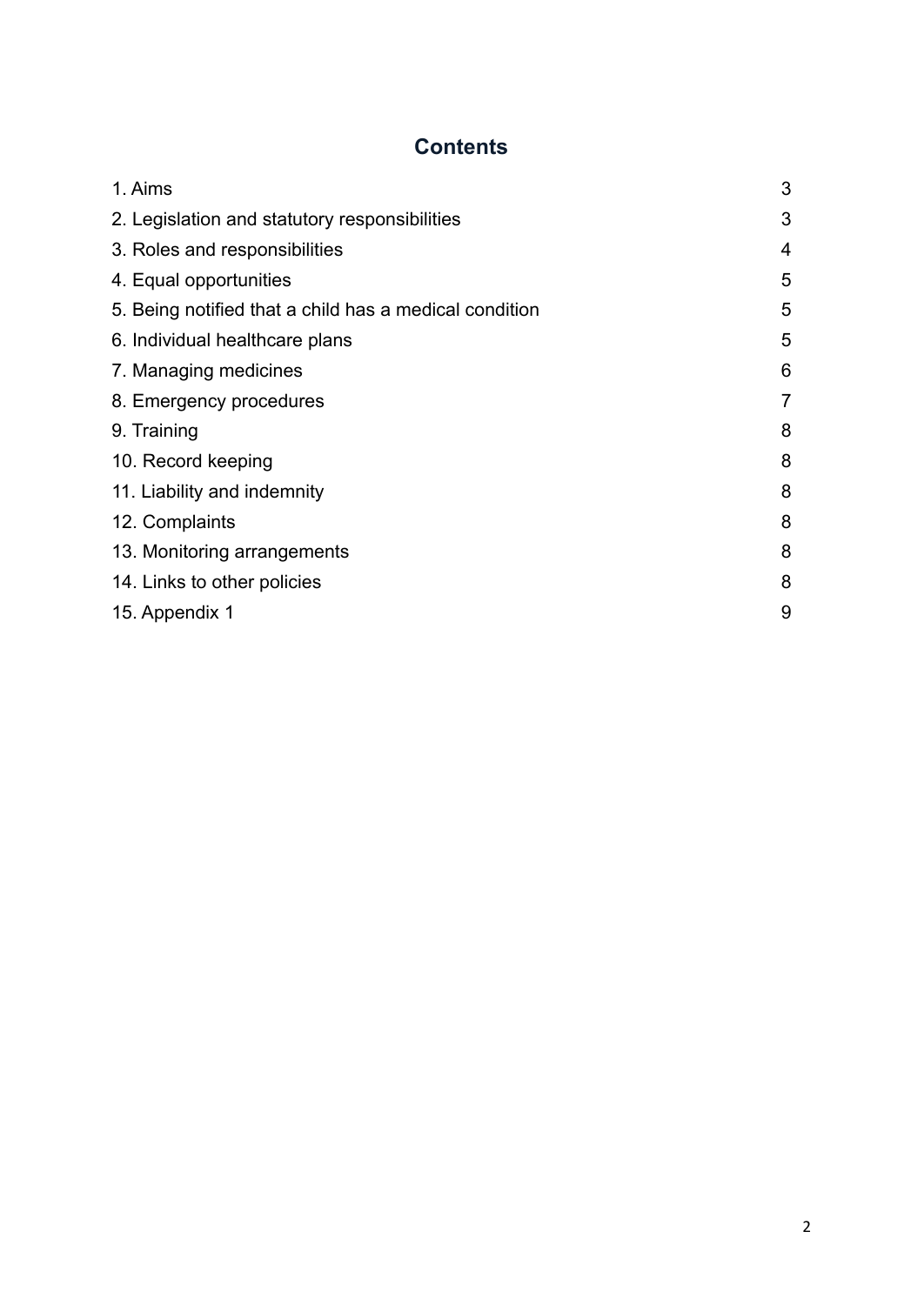# **1. Aims**

This policy aims to ensure that:

- Pupils, staff and parents understand how our school will support pupils with medical conditions
- Pupils with medical conditions are properly supported to allow them to access the same education as other pupils, including school trips and sporting activities

The Head will implement this policy by:

- Making sure sufficient staff are suitably trained
- Making staff aware of pupil's condition, where appropriate
- Making sure there are cover arrangements to ensure someone is always available to support pupils with medical conditions
- Providing supply teachers with appropriate information about the policy and relevant pupils
- Developing and monitoring individual healthcare plans (IHPs)

#### **The named person with responsibility for implementing this policy is Jenny Trueman.**

## **2. Legislation and statutory responsibilities**

This policy meets the requirements under Section 100 [of the Children and Families](http://www.legislation.gov.uk/ukpga/2014/6/part/5/crossheading/pupils-with-medical-conditions) [Act 2014](http://www.legislation.gov.uk/ukpga/2014/6/part/5/crossheading/pupils-with-medical-conditions), which places a duty on governing boards to make arrangements for supporting pupils at their school with medical conditions.

It is also based on the Department for Education's statutory guidance: [Supporting](https://www.gov.uk/government/uploads/system/uploads/attachment_data/file/484418/supporting-pupils-at-school-with-medical-conditions.pdf) [pupils at school with medical conditions](https://www.gov.uk/government/uploads/system/uploads/attachment_data/file/484418/supporting-pupils-at-school-with-medical-conditions.pdf).

This policy also complies with our funding agreement and articles of association.

## **3. Roles and responsibilities**

#### **3.1 The governing board**

The LGB will ratify the policy

#### **3.2 The headteacher**

The headteacher will:

• Make sure all staff are aware of this policy and understand their role in its implementation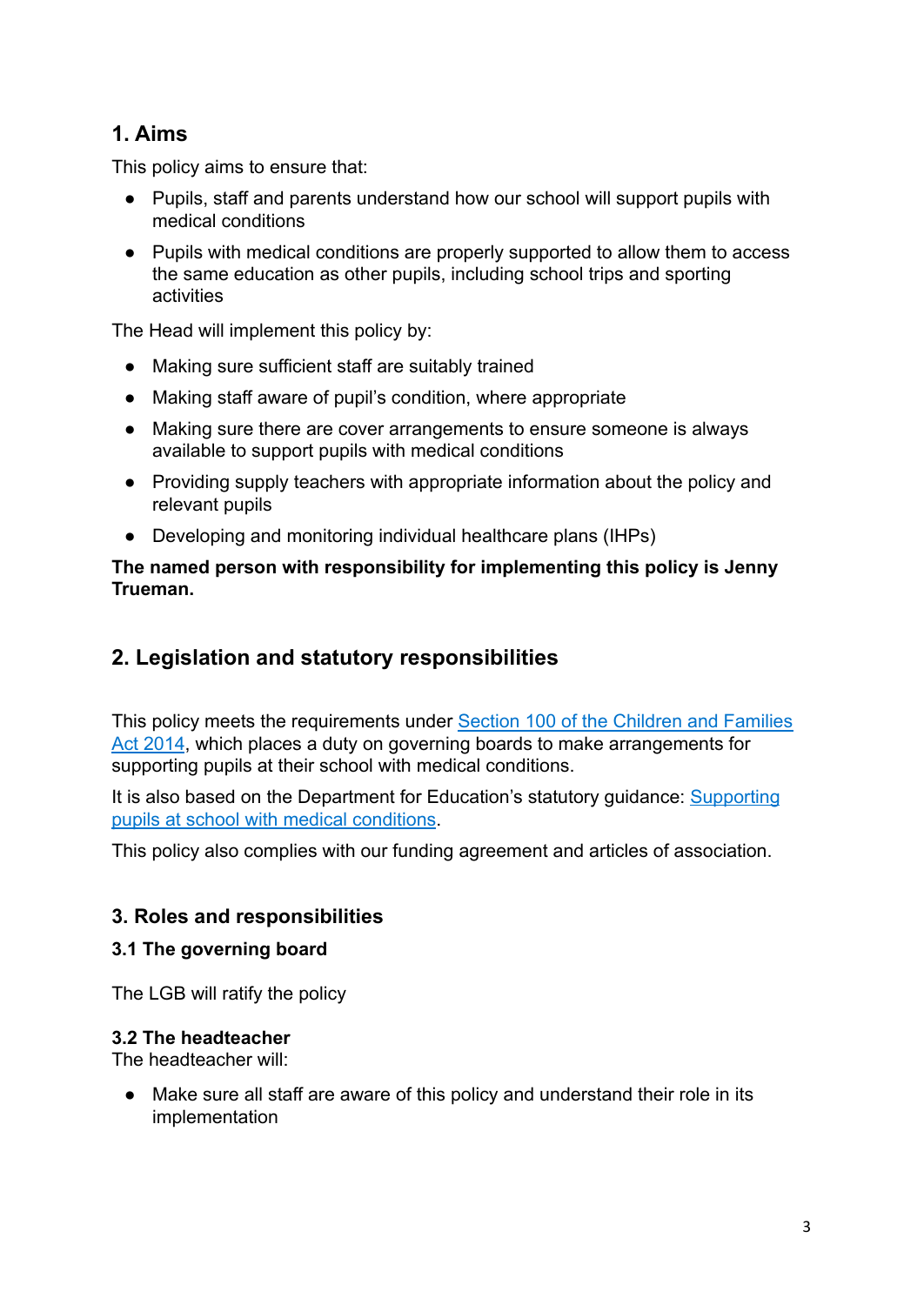- Ensure that there is a sufficient number of trained staff available to implement this policy and deliver against all individual healthcare plans (IHPs), including in contingency and emergency situations
- Take overall responsibility for the development of IHPs
- Make sure that school staff are appropriately insured and aware that they are insured to support pupils in this way
- Contact the school nursing service in the case of any pupil who has a medical condition that may require support at school, but who has not yet been brought to the attention of the school nurse
- Ensure that systems are in place for obtaining information about a child's medical needs and that this information is kept up to date

## **3.3 Staff**

Supporting pupils with medical conditions during school hours is not the sole responsibility of one person. Any member of staff may be asked to provide support to pupils with medical conditions, although they will not be required to do so. This includes the administration of medicines.

Those staff who take on the responsibility to support pupils with medical conditions will receive sufficient and suitable training, and will achieve the necessary level of competency before doing so.

Teachers will take into account the needs of pupils with medical conditions that they teach. All staff will know what to do and respond accordingly when they become aware that a pupil with a medical condition needs help.

## **3.4 Parents**

Parents will:

- Provide the school with sufficient and up-to-date information about their child's medical needs
- Be involved in the development and review of their child's IHP and may be involved in its drafting
- Carry out any action they have agreed to as part of the implementation of the IHP e.g. provide medicines and equipment

#### **3.5 Pupils**

Pupils with medical conditions will often be best placed to provide information about how their condition affects them. Pupils should be fully involved in discussions about their medical support needs and contribute as much as possible to the development of their IHPs. They are also expected to comply with their IHPs.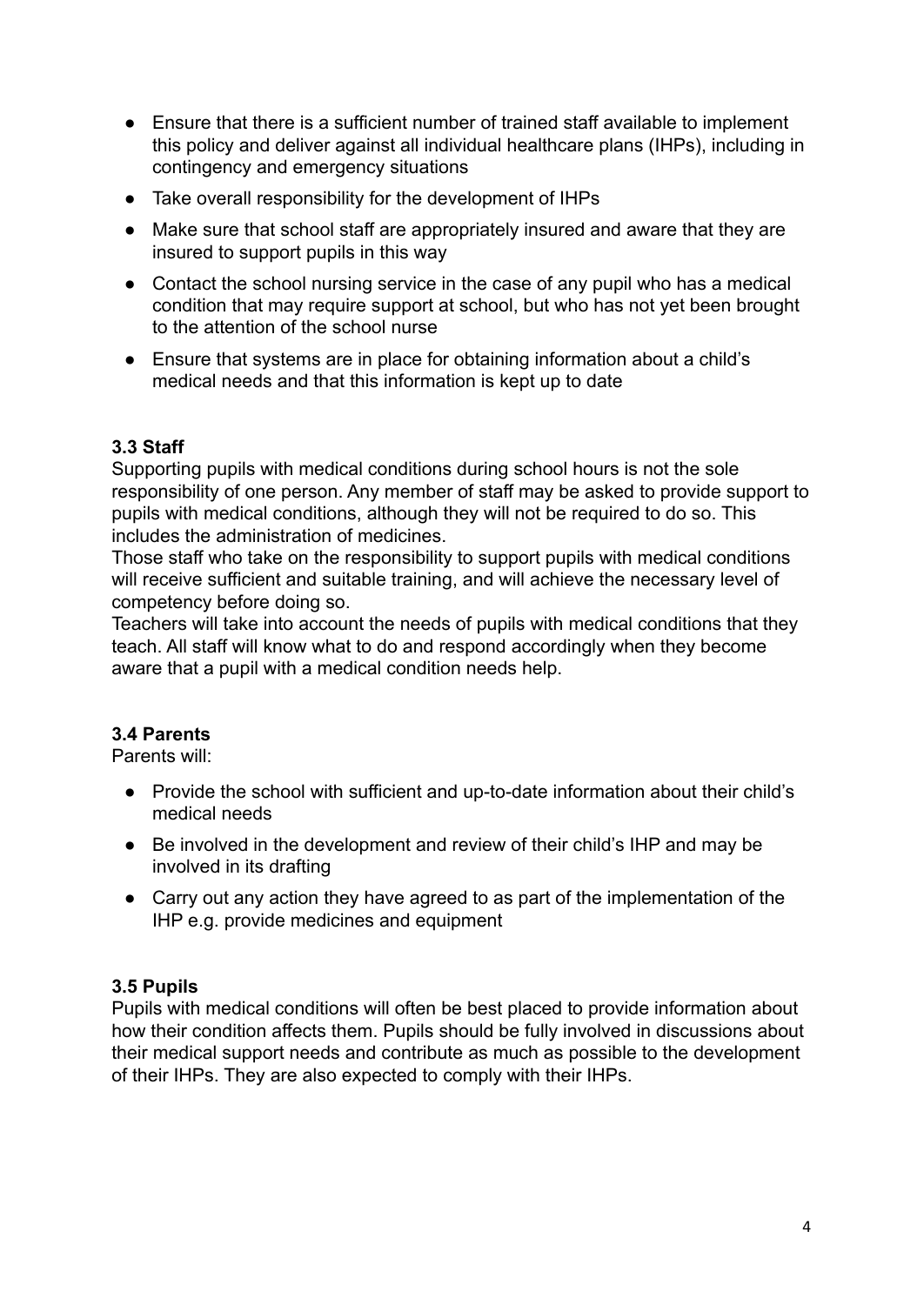### **3.6 School nurses and other healthcare professionals**

Our school nursing service will notify the school when a pupil has been identified as having a medical condition that will require support in school. This will be before the pupil starts school, wherever possible.

Healthcare professionals, such as GPs and paediatricians, will liaise with the schools nurses and notify them of any pupils identified as having a medical condition.

## **4. Equal opportunities**

Our school is clear about the need to actively support pupils with medical conditions to participate in school trips and visits, or in sporting activities, and not prevent them from doing so.

The school will consider what reasonable adjustments need to be made to enable these pupils to participate fully and safely on school trips, visits and sporting activities.

Risk assessments will be carried out so that planning arrangements take account of any steps needed to ensure that pupils with medical conditions are included. In doing so, pupils, their parents and any relevant healthcare professionals will be consulted.

## **5. Being notified that a child has a medical condition**

When the school is notified that a pupil has a medical condition, the process outlined below will be followed to decide whether the pupil requires an IHP.

The school will make every effort to ensure that arrangements are put into place within 2 weeks, or by the beginning of the relevant term for pupils who are new to our school.

See Appendix 1.

## **6. Individual healthcare plans**

The headteacher has overall responsibility for the development of IHPs for pupils with medical conditions. This has been delegated to the Assistant Headteacher for Behaviour and Safeguarding.

Plans will be reviewed at least annually, or earlier if there is evidence that the pupil's needs have changed.

Plans will be developed with the pupil's best interests in mind and will set out:

- What needs to be done
- When
- By whom

Not all pupils with a medical condition will require an IHP. It will be agreed with a healthcare professional and the parents when an IHP would be inappropriate or disproportionate. This will be based on evidence. If there is not a consensus, the headteacher will make the final decision.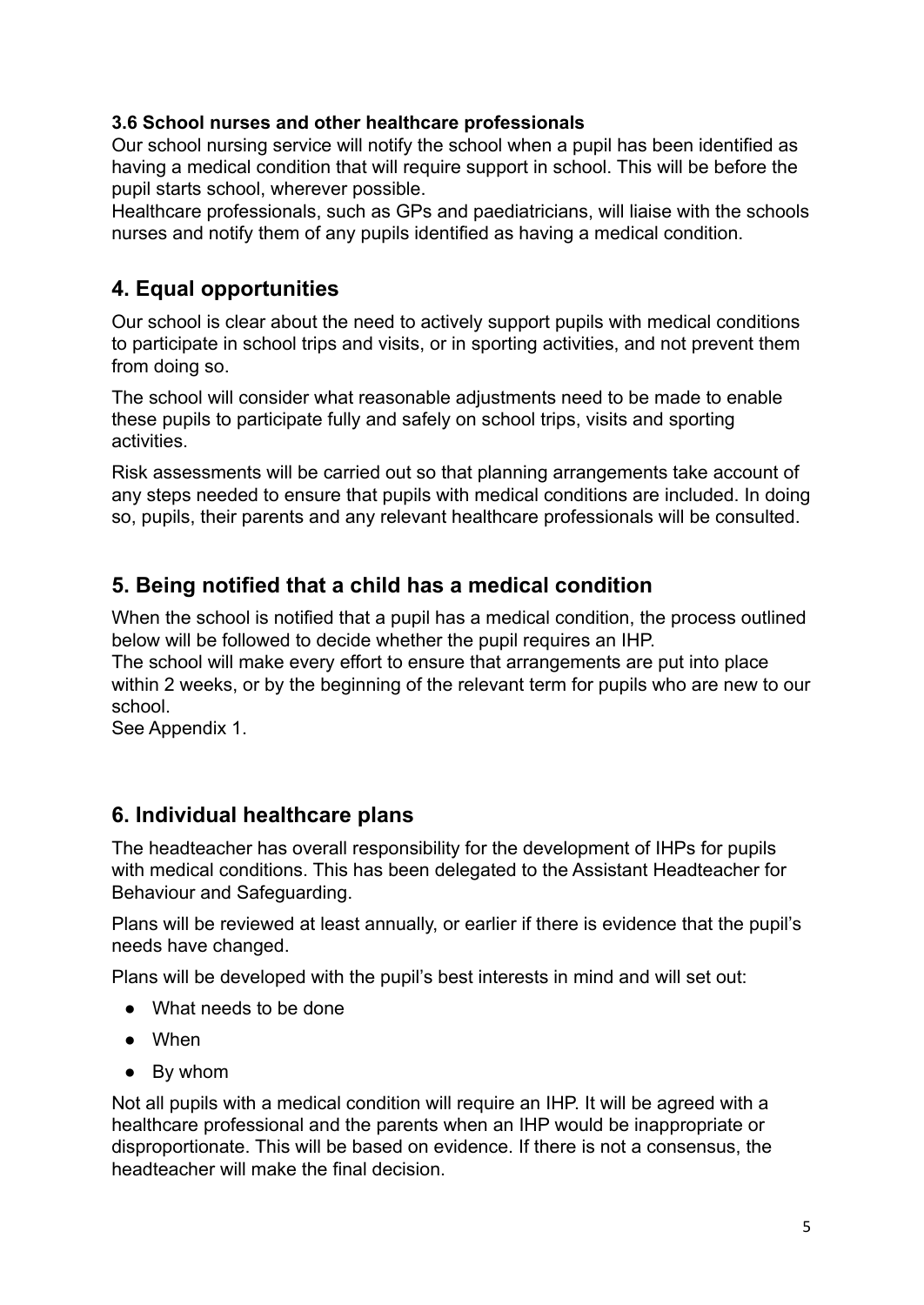Plans will be drawn up in partnership with the school, parents and a relevant healthcare professional, such as the school nurse, specialist or paediatrician, who can best advise on the pupil's specific needs. The pupil will be involved wherever appropriate.

IHPs will be linked to, or become part of, any statement of special educational needs (SEN) or education, health and care (EHC) plan. If a pupil has SEN but does not have a statement or EHC plan, the SEN will be mentioned in the IHP.

The level of detail in the plan will depend on the complexity of the child's condition and how much support is needed. The Assistant Headteacher for Behaviour and Safeguarding, will consider the following when deciding what information to record on IHPs:

- The medical condition, its triggers, signs, symptoms and treatments
- The pupil's resulting needs, including medication (dose, side effects and storage) and other treatments, time, facilities, equipment, testing, access to food and drink where this is used to manage their condition, dietary requirements and environmental issues, e.g. crowded corridors, travel time between lessons
- Specific support for the pupil's educational, social and emotional needs. For example, how absences will be managed, requirements for extra time to complete exams, use of rest periods or additional support in catching up with lessons, counselling sessions
- The level of support needed, including in emergencies. If a pupil is self-managing their medication, this will be clearly stated with appropriate arrangements for monitoring
- Who will provide this support, their training needs, expectations of their role and confirmation of proficiency to provide support for the pupil's medical condition from a healthcare professional, and cover arrangements for when they are unavailable
- Who in the school needs to be aware of the pupil's condition and the support required
- Arrangements for written permission from parents and the headteacher for medication to be administered by a member of staff, or self-administered by the pupil during school hours
- Separate arrangements or procedures required for school trips or other school activities outside of the normal school timetable that will ensure the pupil can participate, e.g. risk assessments
- Where confidentiality issues are raised by the parent/pupil, the designated individuals to entrusted with information about the pupil's condition
- What to do in an emergency, including who to contact, and contingency arrangements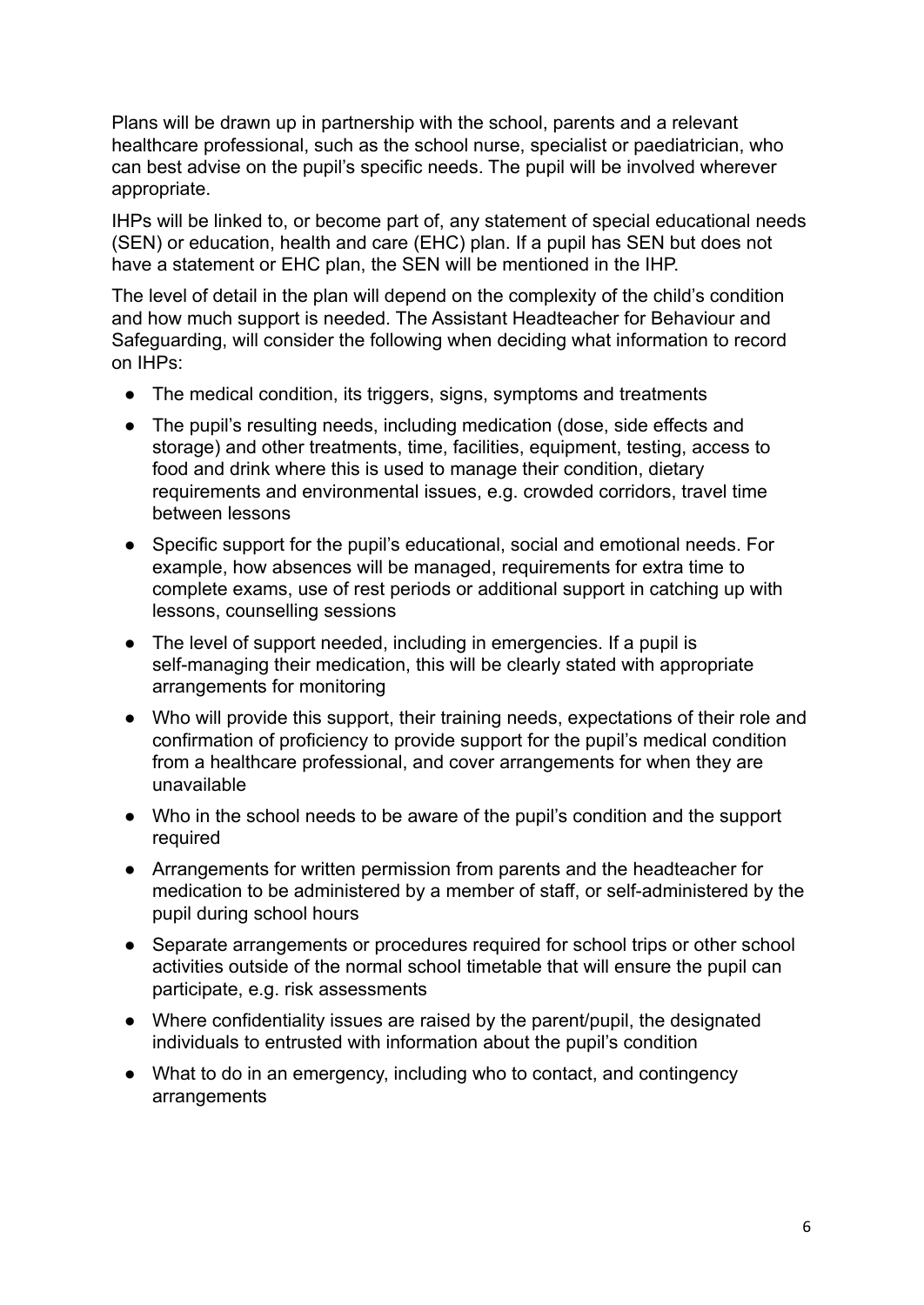# **7. Managing medicines**

Prescription and non prescription medicines will only be administered at school:

- When it would be detrimental to the pupil's health or school attendance not to do so **and**
- Where we have parents' written consent

Pupils under 16 will not be given medicine containing aspirin unless prescribed by a doctor.

Anyone giving a pupil any medication (for example, for pain relief) will first check maximum dosages and when the previous dosage was taken. Parents will always be informed.

The school will only accept prescribed medicines that are:

- In-date
- Labelled
- Provided in the original container, as dispensed by the pharmacist, and include instructions for administration, dosage and storage

The school will accept insulin that is inside an insulin pen or pump rather than its original container, but it must be in date.

All medicines will be stored safely. Pupils will be informed about where their medicines are at all times and be able to access them immediately. Medicines and devices such as asthma inhalers, blood glucose testing meters and adrenaline pens will always be readily available to pupils and not locked away.

Medicines will be returned to parents to arrange for safe disposal when no longer required.

## **7.1 Controlled drugs**

[Controlled drugs](http://www.nhs.uk/chq/Pages/1391.aspx?CategoryID=73) are prescription medicines that are controlled under the [Misuse of](http://www.legislation.gov.uk/uksi/2001/3998/schedule/1/made) [Drugs Regulations 2001](http://www.legislation.gov.uk/uksi/2001/3998/schedule/1/made) and subsequent amendments, such as morphine or methadone.

A pupil who has been prescribed a controlled drug may have it in their possession if they are competent to do so, but they must not pass it to another pupil to use. All other controlled drugs are kept in a secure cupboard in the school office and only named staff have access.

Controlled drugs will be easily accessible in an emergency and a record of any doses used and the amount held will be kept.

#### **7.2 Pupils managing their own needs**

Pupils who are competent will be encouraged to take responsibility for managing their own medicines and procedures. This will be discussed with parents and it will be reflected in their IHPs.

Pupils will be allowed to carry their own medicines and relevant devices wherever possible. Staff will not force a pupil to take a medicine or carry out a necessary procedure if they refuse, but will follow the procedure agreed in the IHP and inform parents so that an alternative option can be considered, if necessary.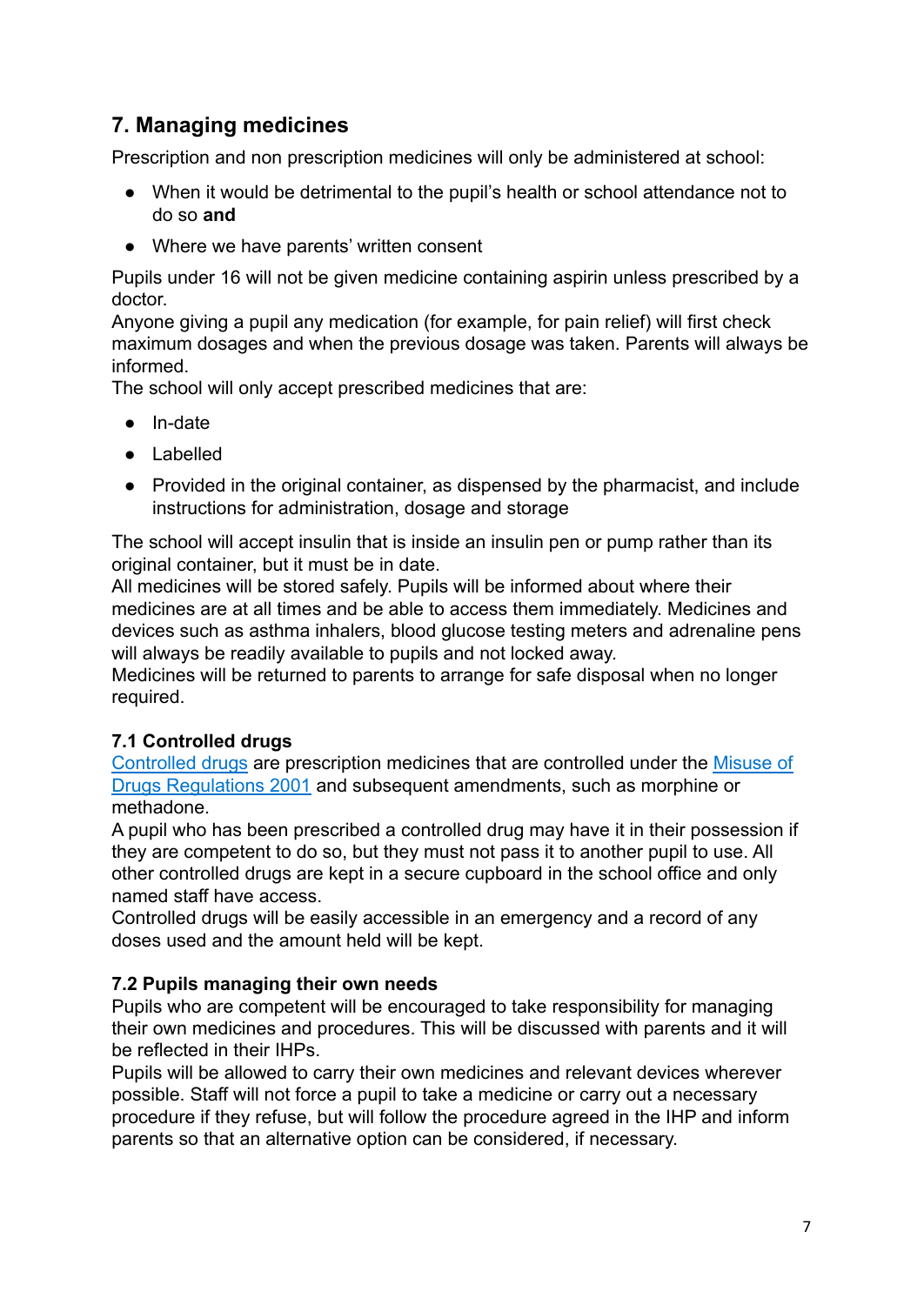## **7.3 Unacceptable practice**

School staff should use their discretion and judge each case individually with reference to the pupil's IHP, but it is generally not acceptable to:

- Prevent pupils from easily accessing their inhalers and medication, and administering their medication when and where necessary
- Assume that every pupil with the same condition requires the same treatment
- Ignore the views of the pupil or their parents
- Ignore medical evidence or opinion (although this may be challenged)
- Send children with medical conditions home frequently for reasons associated with their medical condition or prevent them from staving for normal school activities, including lunch, unless this is specified in their IHPs
- If the pupil becomes ill, send them to The Quad unaccompanied or with someone unsuitable
- Penalise pupils for their attendance record if their absences are related to their medical condition, e.g. hospital appointments
- Prevent pupils from drinking, eating or taking toilet or other breaks whenever they need to in order to manage their medical condition effectively
- Require parents, or otherwise make them feel obliged, to attend school to administer medication or provide medical support to their pupil, including with toileting issues. No parent should have to give up working because the school is failing to support their child's medical needs
- Prevent pupils from participating, or create unnecessary barriers to pupils participating in any aspect of school life, including school trips, e.g. by requiring parents to accompany their child
- Administer, or ask pupils to administer, medicine in school toilets

# **8. Emergency procedures**

Staff will follow the school's normal emergency procedures (for example, calling 999). All pupils' IHPs will clearly set out what constitutes an emergency and will explain what to do.

If a pupil needs to be taken to hospital, staff will stay with the pupil until the parent arrives, or accompany the pupil to hospital by ambulance.

# **9. Training**

Staff who are responsible for supporting pupils with medical needs will receive suitable and sufficient training to do so.

The training will be identified during the development or review of IHPs. Staff who provide support to pupils with medical conditions will be included in meetings where this is discussed.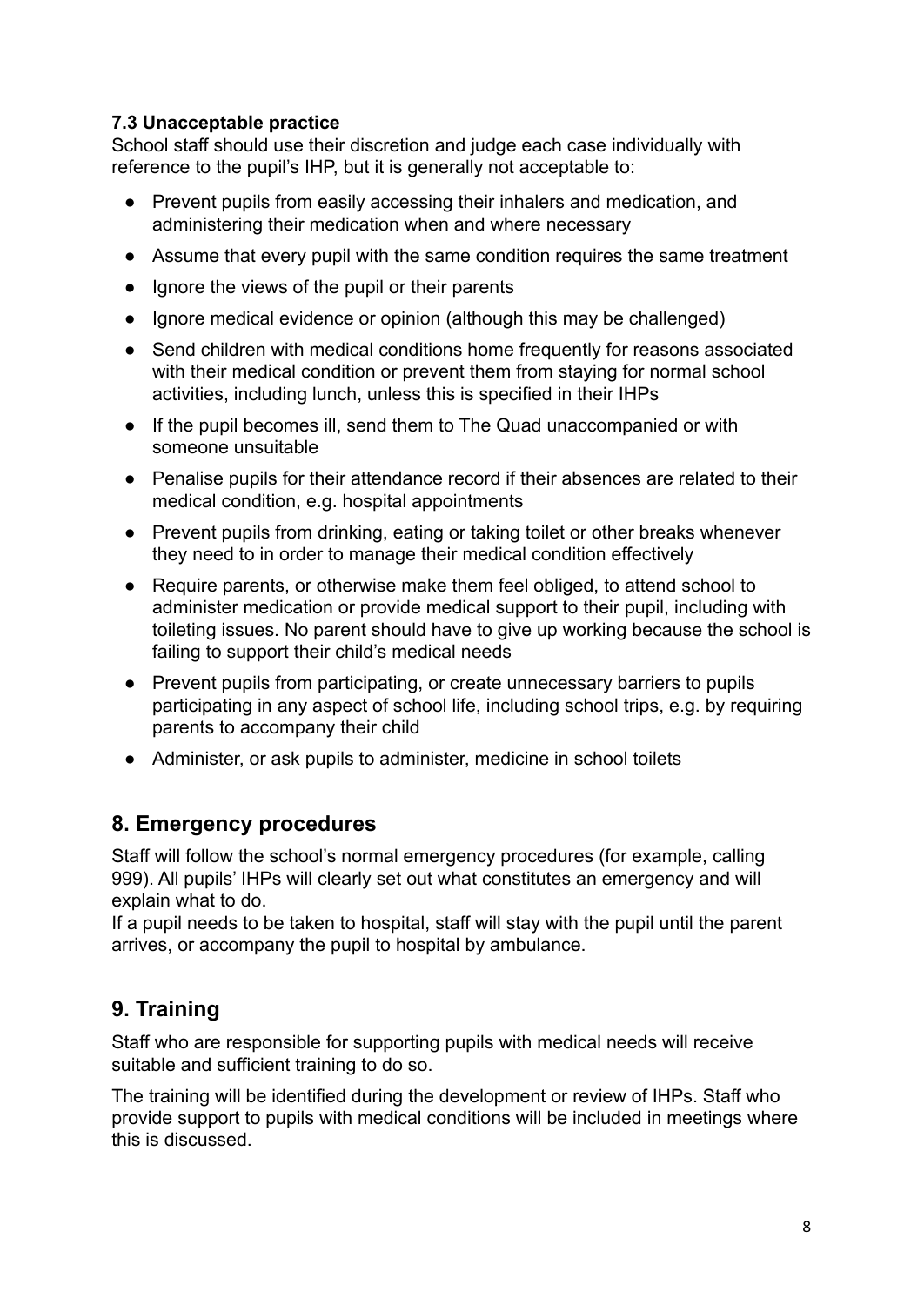The relevant healthcare professionals will lead on identifying the type and level of training required and will agree this with the Assistant Headteacher for Behaviour and Safeguarding. Training will be kept up to date.

Training will:

- Be sufficient to ensure that staff are competent and have confidence in their ability to support the pupils
- Fulfil the requirements in the IHPs
- Help staff to have an understanding of the specific medical conditions they are being asked to deal with, their implications and preventative measures

Healthcare professionals will provide confirmation of the proficiency of staff in a medical procedure, or in providing medication.

All staff will receive training so that they are aware of this policy and understand their role in implementing it, for example, with preventative and emergency measures so they can recognise and act quickly when a problem occurs. This will be provided for new staff during their induction.

# **10. Record keeping**

The Head will ensure that written records are kept of all medicine administered to pupils. Parents will be informed if their pupil has been unwell at school. IHPs are kept in a readily accessible place which all staff are aware of.

# **11. Liability and indemnity**

The Trust Central Services will ensure that the appropriate level of insurance is in place and appropriately reflects the school's level of risk.

The details of the school's insurance policy are held by Trust Central Services.

We will ensure that we are a member of the Department for Education's risk protection arrangement (RPA).

# **12. Complaints**

Parents with a complaint about their child's medical condition should discuss these directly with the Assistant Headteacher for Behaviour and Safeguarding in the first instance. If the Assistant Headteacher for Behaviour and Safeguarding cannot resolve the matter, they will direct parents to the school's complaints procedure.

# **13. Monitoring arrangements**

This policy will be reviewed and approved by the LGB annually